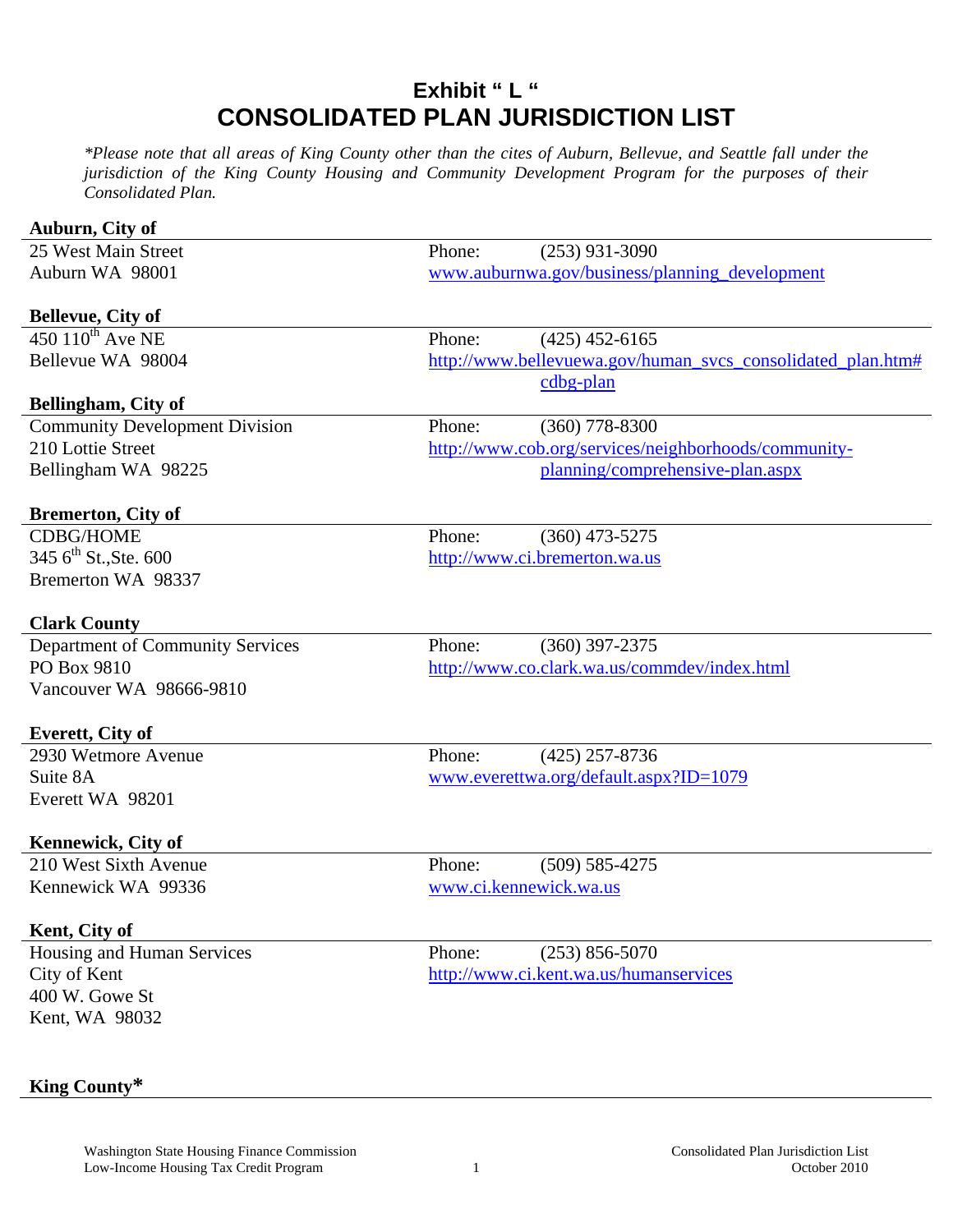| Housing and Community Development Program<br>401 $5^{\text{th}}$ Ave, Ste. 500<br>Seattle, WA 98104<br><b>Kitsap County</b> | Phone: | $(206)$ 263-9105<br>http://www.kingcounty.gov/socialservices/Housing/ContractorsA<br>ndPartners/ContractorTools/FundDescriptions/Co<br>mmunityDevelopment/CDBGPlanUpd2010-<br>$2012 \text{.aspx}$ |
|-----------------------------------------------------------------------------------------------------------------------------|--------|---------------------------------------------------------------------------------------------------------------------------------------------------------------------------------------------------|
| Dept. Community Development                                                                                                 | Phone: | $(360)$ 337-5777                                                                                                                                                                                  |
| 614 Division St. MS 36                                                                                                      |        | www.kitsapgov.com/dcd/10year/default.htm                                                                                                                                                          |
| Port Orchard, WA 98366                                                                                                      |        |                                                                                                                                                                                                   |
| Olympia, City of                                                                                                            |        |                                                                                                                                                                                                   |
| Community, Planning, & Development Dept.                                                                                    | Phone: | $(360)$ 753-8592                                                                                                                                                                                  |
| PO Box 1967                                                                                                                 |        | http://www.ci.olympia.wa.us/en/city-government/codes-plans-                                                                                                                                       |
| Olympia WA 98507-1967                                                                                                       |        | and-standards/olympia-comprehensive-plan.aspx                                                                                                                                                     |
| Pasco, City of                                                                                                              |        |                                                                                                                                                                                                   |
| Community & Economic Development                                                                                            | Phone: | $(509) 545 - 3441$                                                                                                                                                                                |
| PO Box 293                                                                                                                  |        | http://www.pasco-wa.gov/Committee/PlanningCommission                                                                                                                                              |
| 525 N $3^{\text{rd}}$ Ave                                                                                                   |        |                                                                                                                                                                                                   |
| Pasco WA 99301                                                                                                              |        |                                                                                                                                                                                                   |
| <b>Pierce County</b>                                                                                                        |        |                                                                                                                                                                                                   |
| <b>Housing Programs</b>                                                                                                     | Phone: | $(253)$ 798-7038                                                                                                                                                                                  |
| 3602 Pacific Ave., Ste 200                                                                                                  |        | www.co.pierce.wa.us/pc/abtus/ourorg/comsvcs/housing/html/cs_                                                                                                                                      |
| Tacoma WA 98418-7920                                                                                                        |        | home5.htm                                                                                                                                                                                         |
| <b>Richland, City of</b>                                                                                                    |        |                                                                                                                                                                                                   |
| Planning & Redevelopment Division                                                                                           | Phone: | $(509)$ 942-7417                                                                                                                                                                                  |
| 505 Swift Blvd                                                                                                              |        | http://www.ci.richland.wa.us/index.aspx?NID=260                                                                                                                                                   |
| Richland WA 99352                                                                                                           |        |                                                                                                                                                                                                   |
| Seattle, City of                                                                                                            |        |                                                                                                                                                                                                   |
| Human Services Dept                                                                                                         | Phone: | $(206)$ 386-1001                                                                                                                                                                                  |
| PO Box 34215                                                                                                                |        | http://www.seattle.gov/humanservices/community_development/                                                                                                                                       |
| Seattle WA 98124-4725                                                                                                       |        | conplan/plan/default.htm                                                                                                                                                                          |
| 700 5 <sup>th</sup> Ave., Ste. 5800                                                                                         |        |                                                                                                                                                                                                   |
| Seattle, WA 98104                                                                                                           |        |                                                                                                                                                                                                   |
| <b>Snohomish County</b>                                                                                                     |        |                                                                                                                                                                                                   |
| <b>Human Services</b>                                                                                                       | Phone: | $(425)$ 388-3411                                                                                                                                                                                  |
| 3000 Rockefeller Avenue, Mailstop 304                                                                                       |        | www1.co.snohomish.wa.us/Departments/Human_Services/Divisi                                                                                                                                         |
| Everett WA 98201                                                                                                            |        | ons/OHHCD/Consolidated_Plan/                                                                                                                                                                      |
|                                                                                                                             |        |                                                                                                                                                                                                   |